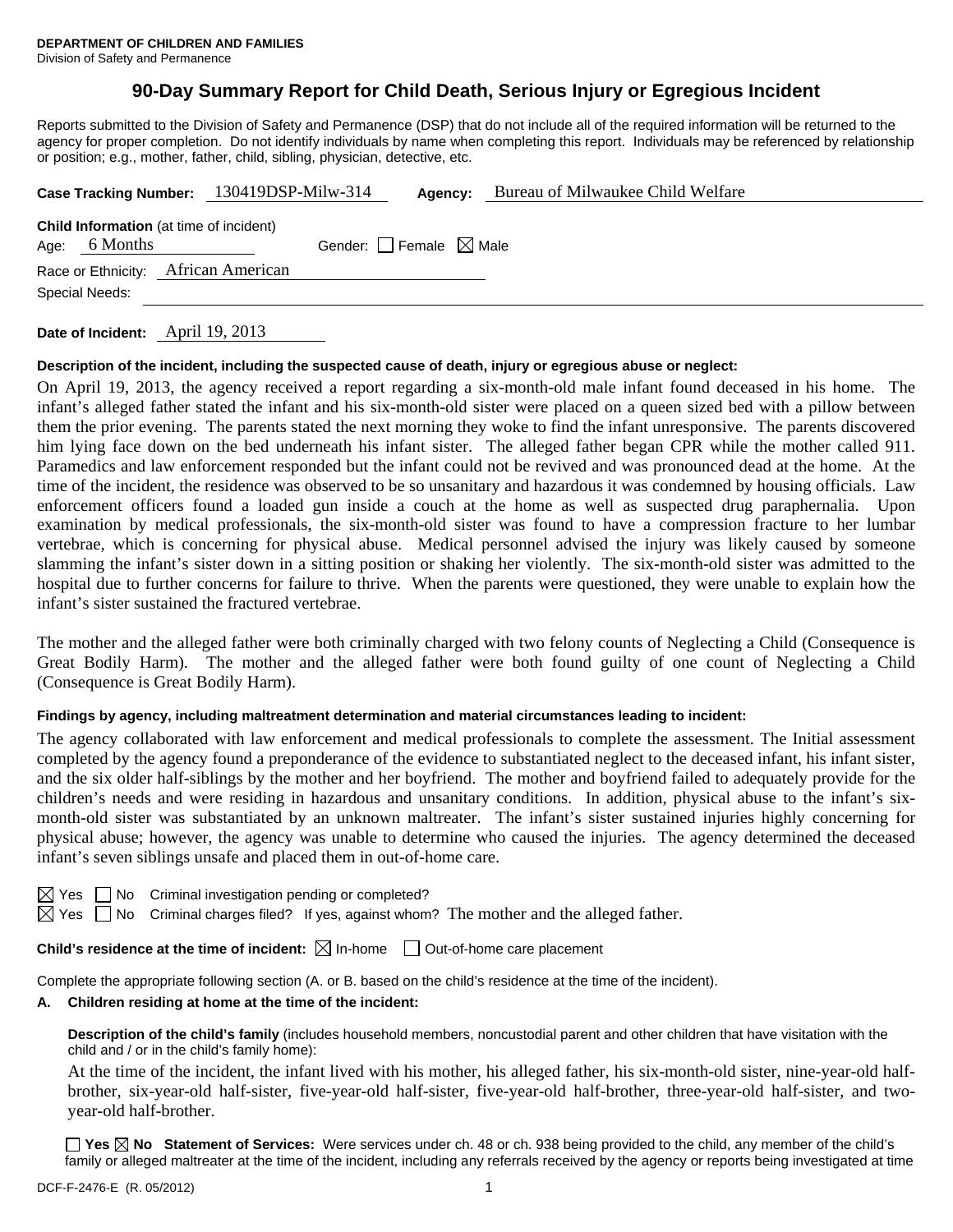#### of incident?

# **If "Yes", briefly describe the type of services, date(s) of last contact between agency and recipient(s) of those services, and the person(s) receiving those services:**

N/A

**Summary of all involvement in services as adults under ch. 48 or ch. 938 by child's parents or alleged maltreater in the previous five years:** (Does not include the current incident.) N/A

#### **Summary of actions taken by the agency under ch. 48, including any investigation of a report or referrals to services involving the child, any member of the child's family living in this household and the child's parents and alleged maltreater.** (Does not include the current incident.)

(Note: Screened out reports listed in this section may include only the date of the report, screening decision, and if a referral to services occurred at Access. Reports that do not constitute a reasonable suspicion of maltreatment or a reason to believe that the child is threatened with harm are not required to be screened in for an initial assessment, and no further action is required by the agency.)

On 12/18/2007, the agency screened in a CPS Report alleging neglect to the three-month-old (now five-year-old) older siblings by the mother. The assigned worker attempted to assess the allegations, but was unable to locate the family and the agency closed the case.

On 3/03/2008, the agency screened in a CPS Report alleging medical neglect to the five-month-old (now five-year-old) older siblings by the mother. The assigned worker attempted to assess the allegations, but was unable to locate the family and the agency closed the case.

On 6/19/2008, the agency screened in a CPS Report alleging medical neglect to the eight-month-old (now five-year-old) older siblings by the mother. An assessment was completed and neglect was unsubstantiated as the parents were meeting the children's medical needs.

On 12/07/2009, the agency screened in a CPS Report alleging physical abuse to the six-year-old (now nine-year-old), threeyear-old (now six-year-old), and one-year-old (now five-year-old) by the mother. The six-year-old was interviewed at school, but the assigned worker was unable to locate remaining family members. The six-year-old did not show evidence of maltreatment or disclose any abuse. The agency was unable to complete a full assessment so the allegation finding was "Unable to Locate Source."

On 7/16/2010, the agency screened in a CPS Report alleging physical abuse to the six-year-old (now nine-year-old) and two-year-old (now five-year-old) by the mother. The report also alleged neglect to the five oldest children by the mother. An assessment was completed and the allegations were unsubstantiated. There were no additional service needs identified and the agency closed the case.

On 1/16/13, the agency screened in a CPS Report alleging medical neglect to the infant, then age three months, and his three-month-old sister by the mother and father. An assessment was completed and neglect was unsubstantiated. There were concerns for the children's special needs and Intensive In-Home Services were offered, but the parents declined and the agency closed the case.

On 3/13/2013, the agency screened in a CPS Report alleging neglect to the five-month-old infant and his five-month-old sister by the parents. An assessment was completed, neglect was unsubstantiated, and the agency closed the case.

## **Summary of any investigation involving the child, any member of the child's family and alleged maltreater conducted under ch. 48 or ch. 938 and any services provided to the child and child's family since the date of the incident:**

The agency screened in and assessed the allegation of neglect to the infant related to his death by the mother and her boyfriend. The Initial assessment completed by the agency found a preponderance of the evidence to substantiated neglect to the deceased infant, his infant sister, and the six older half-siblings by the mother and her boyfriend. The mother and her boyfriend failed to adequately provide for the children's needs and were residing in deplorable conditions. Physical abuse to the infant's five-month-old sister was substantiated by an unknown maltreater. The five-month-old sister sustained injuries highly concerning for physical abuse; however, the agency was unable to determine who caused the injuries. The agency determined the deceased infant's seven siblings unsafe and placed them in out-of-home care. The agency filed Child in Need of Protection or Services petitions in juvenile court and is providing ongoing case management services to the family. The agency received three additional CPS reports on April 20, April 21, and May 17, 2013, which were screened out.